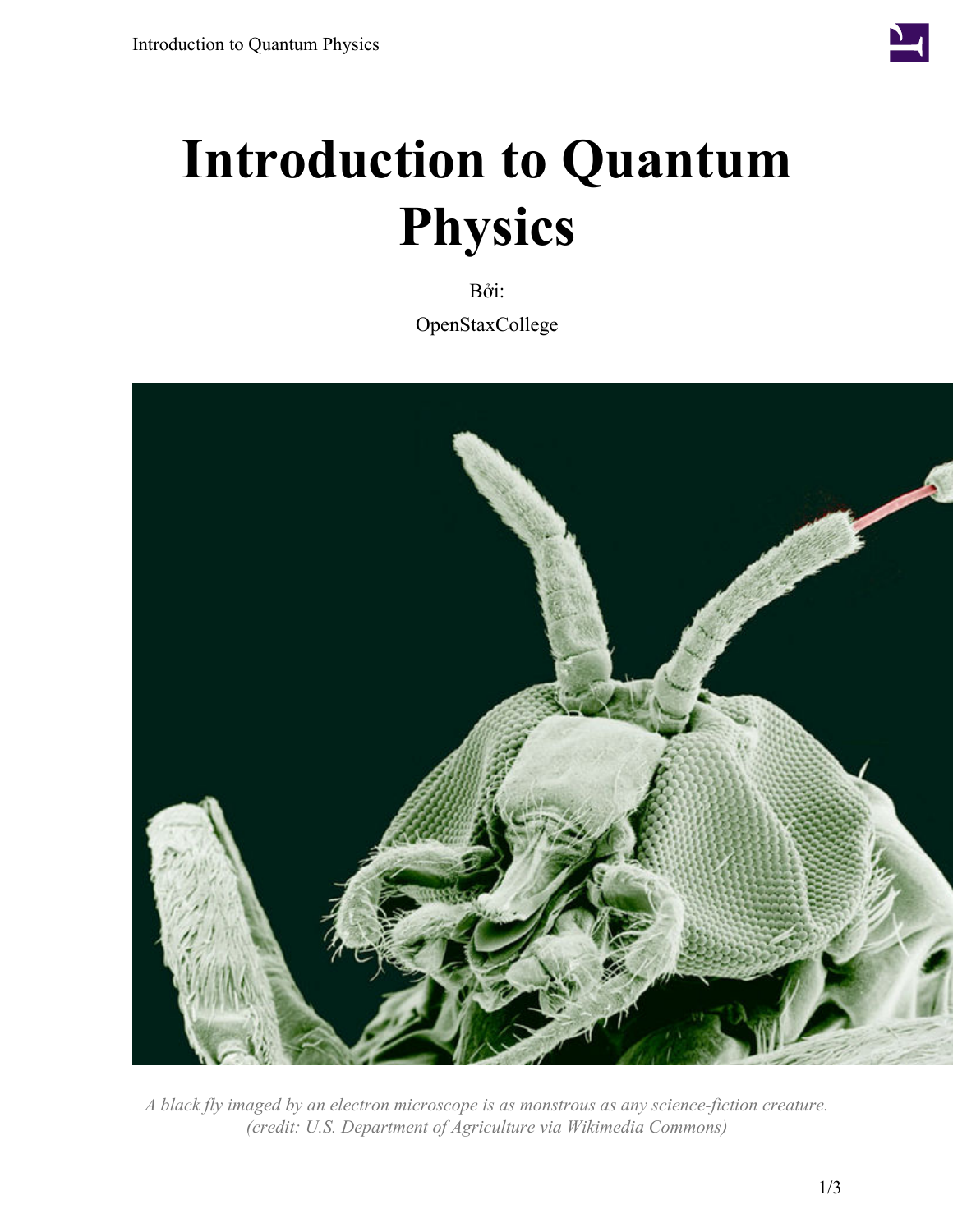Quantum mechanics is the branch of physics needed to deal with submicroscopic objects. Because these objects are smaller than we can observe directly with our senses and generally must be observed with the aid of instruments, parts of quantum mechanics seem as foreign and bizarre as parts of relativity. But, like relativity, quantum mechanics has been shown to be valid—truth is often stranger than fiction.

Certain aspects of quantum mechanics are familiar to us. We accept as fact that matter is composed of atoms, the smallest unit of an element, and that these atoms combine to form molecules, the smallest unit of a compound. (See [\[link\].](#page-1-0)) While we cannot see the individual water molecules in a stream, for example, we are aware that this is because molecules are so small and so numerous in that stream. When introducing atoms, we commonly say that electrons orbit atoms in discrete shells around a tiny nucleus, itself composed of smaller particles called protons and neutrons. We are also aware that electric charge comes in tiny units carried almost entirely by electrons and protons. As with water molecules in a stream, we do not notice individual charges in the current through a lightbulb, because the charges are so small and so numerous in the macroscopic situations we sense directly.

<span id="page-1-0"></span>

*Atoms and their substructure are familiar examples of objects that require quantum mechanics to be fully explained. Certain of their characteristics, such as the discrete electron shells, are classical physics explanations. In quantum mechanics we conceptualize discrete "electron clouds" around the nucleus.*

Making Connections: Realms of Physics

Classical physics is a good approximation of modern physics under conditions first discussed in the The Nature of [Science](/m42119) and Physics. Quantum mechanics is valid in general, and it must be used rather than classical physics to describe small objects, such as atoms.

Atoms, molecules, and fundamental electron and proton charges are all examples of physical entities that are quantized—that is, they appear only in certain discrete values and do not have every conceivable value. Quantized is the opposite of continuous. We cannot have a fraction of an atom, or part of an electron's charge, or 14-1/3 cents, for example. Rather, everything is built of integral multiples of these substructures. Quantum physics is the branch of physics that deals with small objects and the quantization of various entities, including energy and angular momentum. Just as with classical physics, quantum physics has several subfields, such as mechanics and the